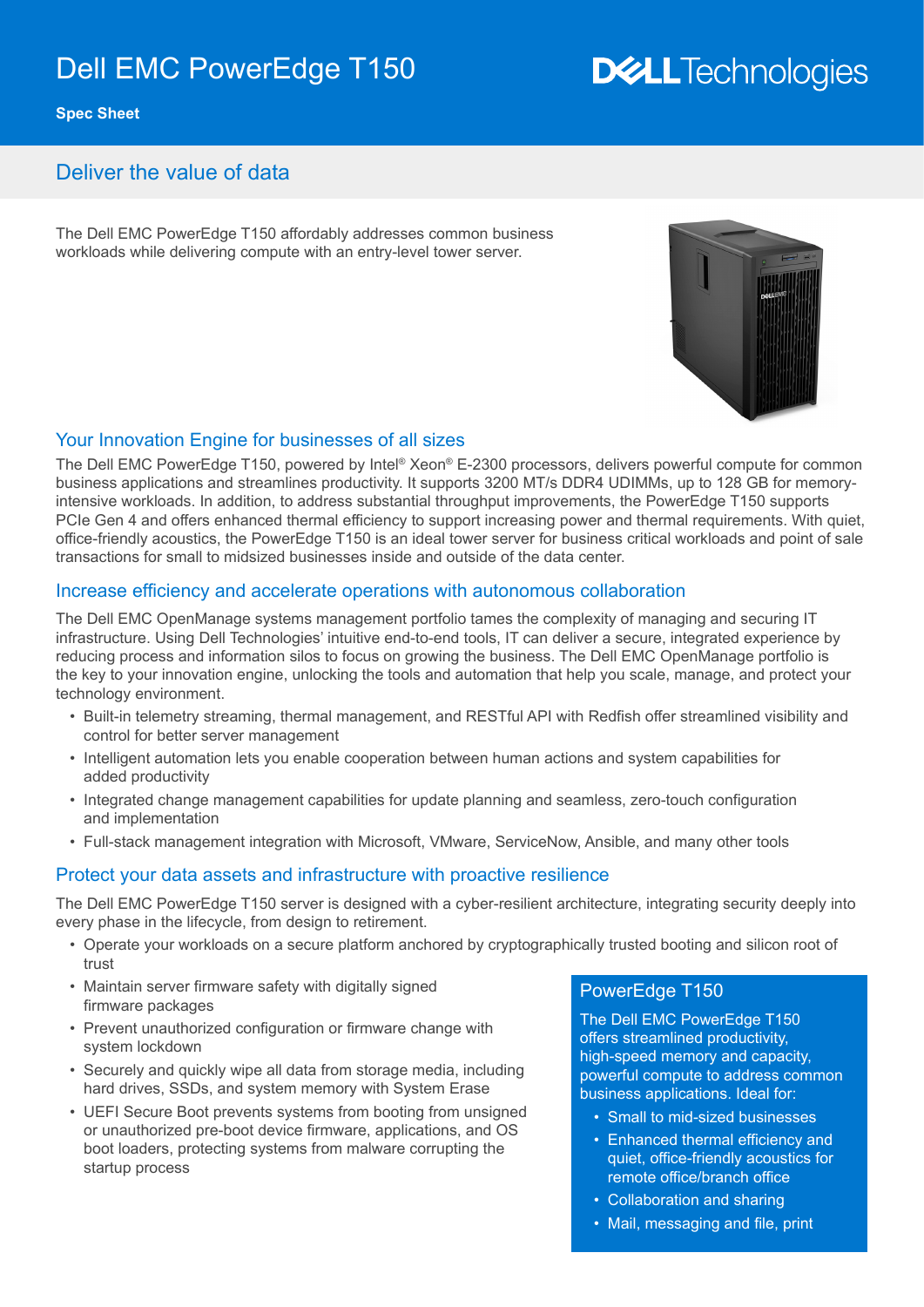| <b>Feature</b>                           | <b>Technical Specifications</b>                                                                                                                                                                              |                                         |
|------------------------------------------|--------------------------------------------------------------------------------------------------------------------------------------------------------------------------------------------------------------|-----------------------------------------|
| Processor                                | One Intel Xeon E-2300 series processor with up to 8 cores or one Intel Pentium processor with up to 2 cores                                                                                                  |                                         |
| Memory                                   | • Four DDR4 DIMM slots, supports UDIMM 128 GB max, speeds up to 3200 MT/s                                                                                                                                    |                                         |
|                                          | • Supports unregistered ECC DDR4 DIMMs only<br>NOTE: For Pentium processor, maximum memory speed supported is 2666 MT/s                                                                                      |                                         |
|                                          |                                                                                                                                                                                                              |                                         |
| Storage controllers                      | • Internal controllers (RAID): PERC H755, PERC H345, HBA355i, S150                                                                                                                                           |                                         |
|                                          | • Internal Boot: USB, Boot Optimized Storage Subsystem (BOSS-S1): HWRAID 2 x M.2 SSDs                                                                                                                        |                                         |
|                                          | • External HBAs (non-RAID): HBA355e                                                                                                                                                                          |                                         |
| Drive bays                               | 4 x 3.5-inch cabled SAS/SATA (HDD/SSDs) max 30.72 TB                                                                                                                                                         |                                         |
| Power supplies                           | • 300W Bronze 100-240 VAC, cabled<br>• 400W Platinum 100-240 VAC, cabled (available only from Dec'21)                                                                                                        |                                         |
| Fans                                     | One cabled fan                                                                                                                                                                                               |                                         |
| <b>Dimensions</b>                        | • Height: 360 mm (14.17 inches)                                                                                                                                                                              |                                         |
|                                          | • Width: 175 mm (6.88 inches)                                                                                                                                                                                |                                         |
|                                          | • Depth: 453.75 mm (17.86 inches) with bezel                                                                                                                                                                 |                                         |
| Form Factor                              | 4U mini tower server                                                                                                                                                                                         |                                         |
| Embedded management                      | • iDRAC9                                                                                                                                                                                                     |                                         |
|                                          | • iDRAC Direct                                                                                                                                                                                               |                                         |
|                                          | • iDRAC RESTful API with Redfish                                                                                                                                                                             |                                         |
|                                          | • iDRAC Service Module                                                                                                                                                                                       |                                         |
| <b>Bezel</b>                             | Security bezel                                                                                                                                                                                               |                                         |
| OpenManage Software                      | • OpenManage Enterprise<br>• OpenManage Power Manager plugin                                                                                                                                                 |                                         |
|                                          | • OpenManage SupportAssist plugin                                                                                                                                                                            |                                         |
|                                          | • OpenManage Update Manager plugin                                                                                                                                                                           |                                         |
| Mobility                                 | OpenManage Mobile                                                                                                                                                                                            |                                         |
| Integrations and Connections             | OpenManage Integrations                                                                                                                                                                                      | <b>OpenManage Connections</b>           |
|                                          | • BMC Truesight                                                                                                                                                                                              | • IBM Tivoli Netcool/OMNIbus            |
|                                          | • Microsoft System Center                                                                                                                                                                                    | • IBM Tivoli Network Manager IP Edition |
|                                          | • Red Hat Ansible Modules                                                                                                                                                                                    | • Micro Focus Operations Manager        |
|                                          | • VMware vCenter and vRealize Operations Manager                                                                                                                                                             | Nagios Core                             |
|                                          |                                                                                                                                                                                                              | Nagios XI                               |
| Security                                 | • Cryptographically signed firmware                                                                                                                                                                          |                                         |
|                                          | • Secure Boot<br>• Secure Erase                                                                                                                                                                              |                                         |
|                                          | • Silicon Root of Trust                                                                                                                                                                                      |                                         |
|                                          | • System Lockdown (requires iDRAC9 Enterprise or Datacenter)                                                                                                                                                 |                                         |
|                                          | • TPM 1.2/2.0 FIPS, CC-TCG certified, TPM 2.0 China NationZ                                                                                                                                                  |                                         |
| <b>Embedded NIC</b>                      | 2 x 1 GbE LOM                                                                                                                                                                                                |                                         |
| Ports                                    | <b>Front Ports</b>                                                                                                                                                                                           | <b>Rear Ports</b>                       |
|                                          | • 1 x iDRAC Direct (Micro-AB USB) port                                                                                                                                                                       | $\cdot$ 5 x USB 2.0                     |
|                                          | $\cdot$ 1 x USB 3.0                                                                                                                                                                                          | • 1 x iDRAC ethernet port               |
|                                          | <b>Internal Ports</b>                                                                                                                                                                                        | 1 x USB 3.0<br>۰                        |
|                                          | • 1 x USB 3.0 (optional)                                                                                                                                                                                     | 1 x Serial port                         |
|                                          |                                                                                                                                                                                                              | $\cdot$ 1 x VGA                         |
| PCIe                                     | 4 PCIe slots:<br>• 1x16 Gen4 (x16 connector) full height, half length                                                                                                                                        |                                         |
|                                          | • 1x4 Gen4 (x8 connector) full height, half length                                                                                                                                                           |                                         |
|                                          | • 1x4 Gen3 (x8 connector) full height, half length                                                                                                                                                           |                                         |
|                                          | • 1x1 Gen3 (x1 connector) full height, half length                                                                                                                                                           |                                         |
| Operating System and Hypervisors         | • Canonical Ubuntu Server LTS                                                                                                                                                                                |                                         |
|                                          | • Citrix Hypervisor                                                                                                                                                                                          |                                         |
|                                          | • Microsoft Windows Server with Hyper-V                                                                                                                                                                      |                                         |
|                                          | • Red Hat Enterprise Linux                                                                                                                                                                                   |                                         |
|                                          | • SUSE Linux Enterprise Server                                                                                                                                                                               |                                         |
| • VMware ESXi (support only from Dec'21) |                                                                                                                                                                                                              |                                         |
|                                          | For specifications and interoperability details, see Dell.com/OSsupport.<br>From bezel to BIOS to packaging, your servers can look and feel as if they were designed and built by you. For more information, |                                         |
| OEM-ready version available              | visit Dell.com/OEM.                                                                                                                                                                                          |                                         |

## Recommended support and services

Choose Dell ProSupport Plus or Dell ProSupport for premium hardware and software support. Consulting and deployment offerings are also available. Contact your Dell representative today for more information. Availability and terms of Dell Services vary by region. For more information, visit [www.delltechnologies.com/Services](http://www.delltechnologies.com/Services).